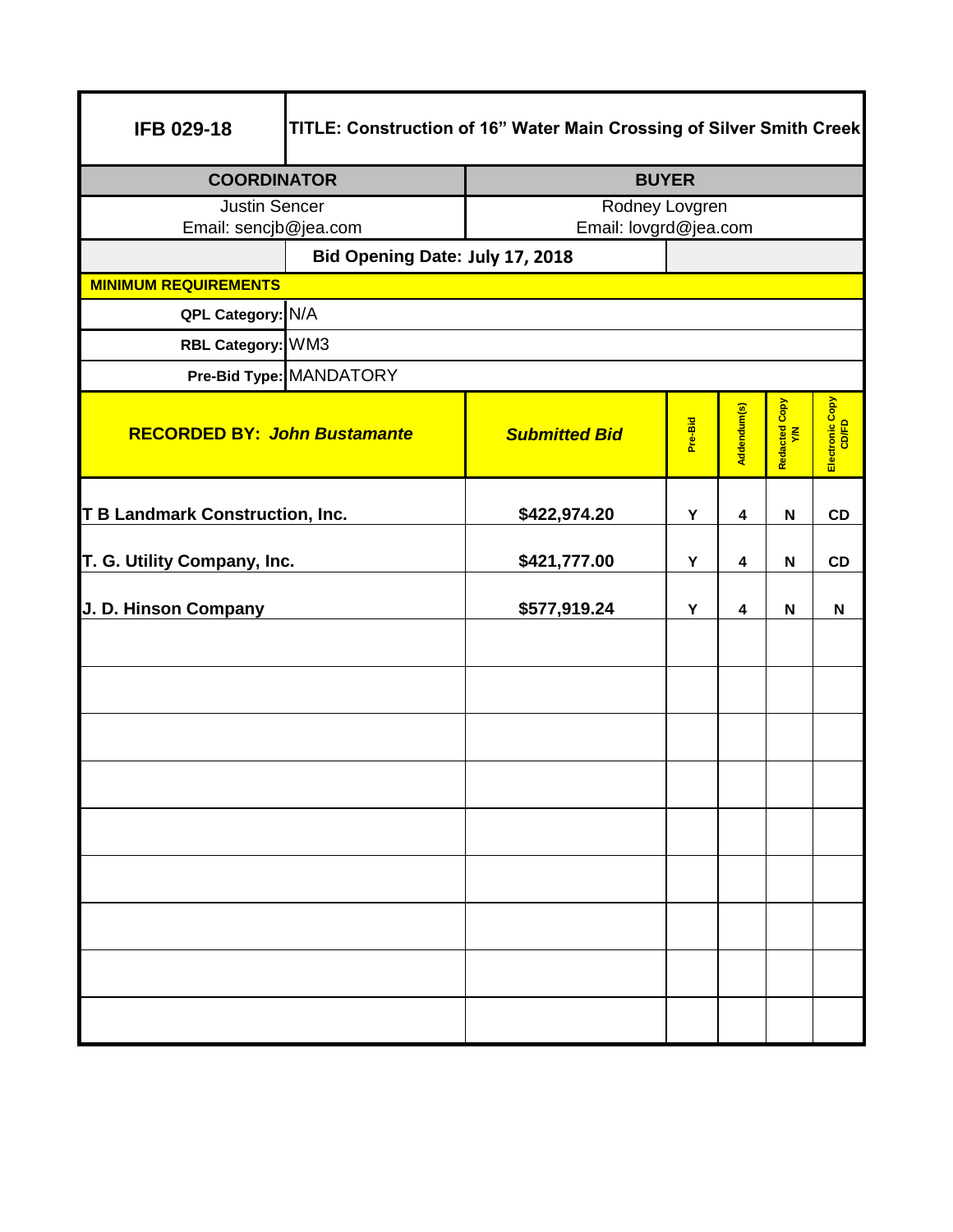| <b>ITN 106-18</b>                | TITLE: JEA Wastewater Bypass Pump Rentals (Non-Storm Related) |                                |        |                           |              |  |
|----------------------------------|---------------------------------------------------------------|--------------------------------|--------|---------------------------|--------------|--|
| Coordinator                      | <b>Buyer</b>                                                  |                                |        |                           |              |  |
| Dan Weaver                       | Elaine Selders/<br><b>Lisa Pleasants</b>                      |                                |        |                           |              |  |
| Opening Date: July 17, 2018      |                                                               |                                |        |                           |              |  |
|                                  | <b>Minimum Requirements</b>                                   |                                |        |                           |              |  |
|                                  | QPL Category                                                  | N/A                            |        |                           |              |  |
|                                  | Mandatory Pre-Proposal                                        | No                             |        |                           |              |  |
| RECORDED BY: John Bustamante     | <b>Submitted Bid</b>                                          | <b>Mand Pre-</b><br><b>Bid</b> | Adden: | <b>Redacted Y/N</b>       | <b>CD/FD</b> |  |
| Xylem Dewatering Solutions, Inc. | <b>RECEIVED</b>                                               | Y                              |        | $\boldsymbol{\mathsf{N}}$ | $\mathsf{N}$ |  |
|                                  |                                                               |                                |        |                           |              |  |
|                                  |                                                               |                                |        |                           |              |  |
|                                  |                                                               |                                |        |                           |              |  |
|                                  |                                                               |                                |        |                           |              |  |
|                                  |                                                               |                                |        |                           |              |  |
|                                  |                                                               |                                |        |                           |              |  |
|                                  |                                                               |                                |        |                           |              |  |
|                                  |                                                               |                                |        |                           |              |  |
|                                  |                                                               |                                |        |                           |              |  |
|                                  |                                                               |                                |        |                           |              |  |
|                                  |                                                               |                                |        |                           |              |  |
|                                  |                                                               |                                |        |                           |              |  |
|                                  |                                                               |                                |        |                           |              |  |
|                                  |                                                               |                                |        |                           |              |  |
|                                  |                                                               |                                |        |                           |              |  |
|                                  |                                                               |                                |        |                           |              |  |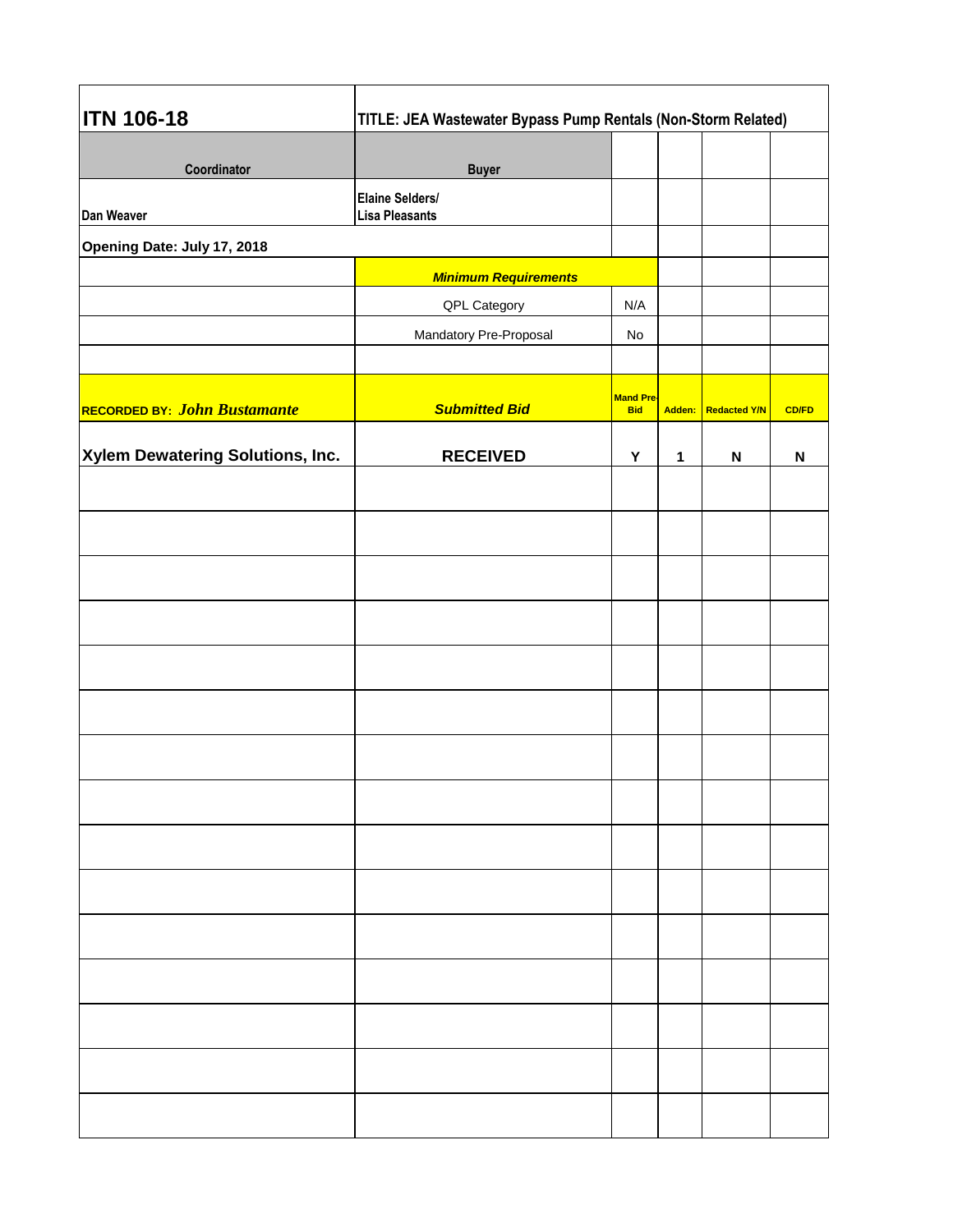| <b>ITN 103-18</b>                                | TITLE: Supply JEA North Side Substation T6 with one<br>Autotransformer |                       |                |                |                           |                 |
|--------------------------------------------------|------------------------------------------------------------------------|-----------------------|----------------|----------------|---------------------------|-----------------|
| <b>COORDINATOR</b>                               |                                                                        | <b>BUYER</b>          |                |                |                           |                 |
| <b>Barry Marquardt</b>                           |                                                                        |                       | Rodney Lovgren |                |                           |                 |
| Email: marqbt@jea.com                            |                                                                        | Email: lovgrd@jea.com |                |                |                           |                 |
|                                                  | Bid Opening Date: July 17, 2018                                        |                       |                |                |                           |                 |
| <b>MINIMUM REQUIREMENTS</b>                      |                                                                        |                       |                |                |                           |                 |
| QPL Category: N/A                                |                                                                        |                       |                |                |                           |                 |
| RPL Category: N/A                                |                                                                        |                       |                |                |                           |                 |
| Pre-Bid Type: OPTIONAL                           |                                                                        |                       |                |                |                           |                 |
| <b>RECORDED BY: John Bustamante</b>              |                                                                        | <b>Submitted Bid</b>  | Pre-Bid        | Addendum(s)    | Redacted Copy<br>Y/N      | Electronic Copy |
| <b>SPX Transformer Solutions</b>                 |                                                                        | <b>RECEIVED</b>       | N              | 6              | $\mathsf N$               | <b>FD</b>       |
| <b>HICO America Sales &amp; Technology, Inc.</b> |                                                                        | <b>RECEIVED</b>       | Υ              | $\bf 6$        | Y                         | CD              |
| ABB, Inc.                                        |                                                                        | <b>RECEIVED</b>       | Υ              | 6              | N                         | <b>FD</b>       |
| Hyundai Power Transformers USA, Inc.             |                                                                        | <b>RECEIVED</b>       | $\mathbf N$    | $6\phantom{1}$ | $\boldsymbol{\mathsf{N}}$ | <b>FD</b>       |
|                                                  |                                                                        |                       |                |                |                           |                 |
|                                                  |                                                                        |                       |                |                |                           |                 |
|                                                  |                                                                        |                       |                |                |                           |                 |
|                                                  |                                                                        |                       |                |                |                           |                 |
|                                                  |                                                                        |                       |                |                |                           |                 |
|                                                  |                                                                        |                       |                |                |                           |                 |
|                                                  |                                                                        |                       |                |                |                           |                 |
|                                                  |                                                                        |                       |                |                |                           |                 |